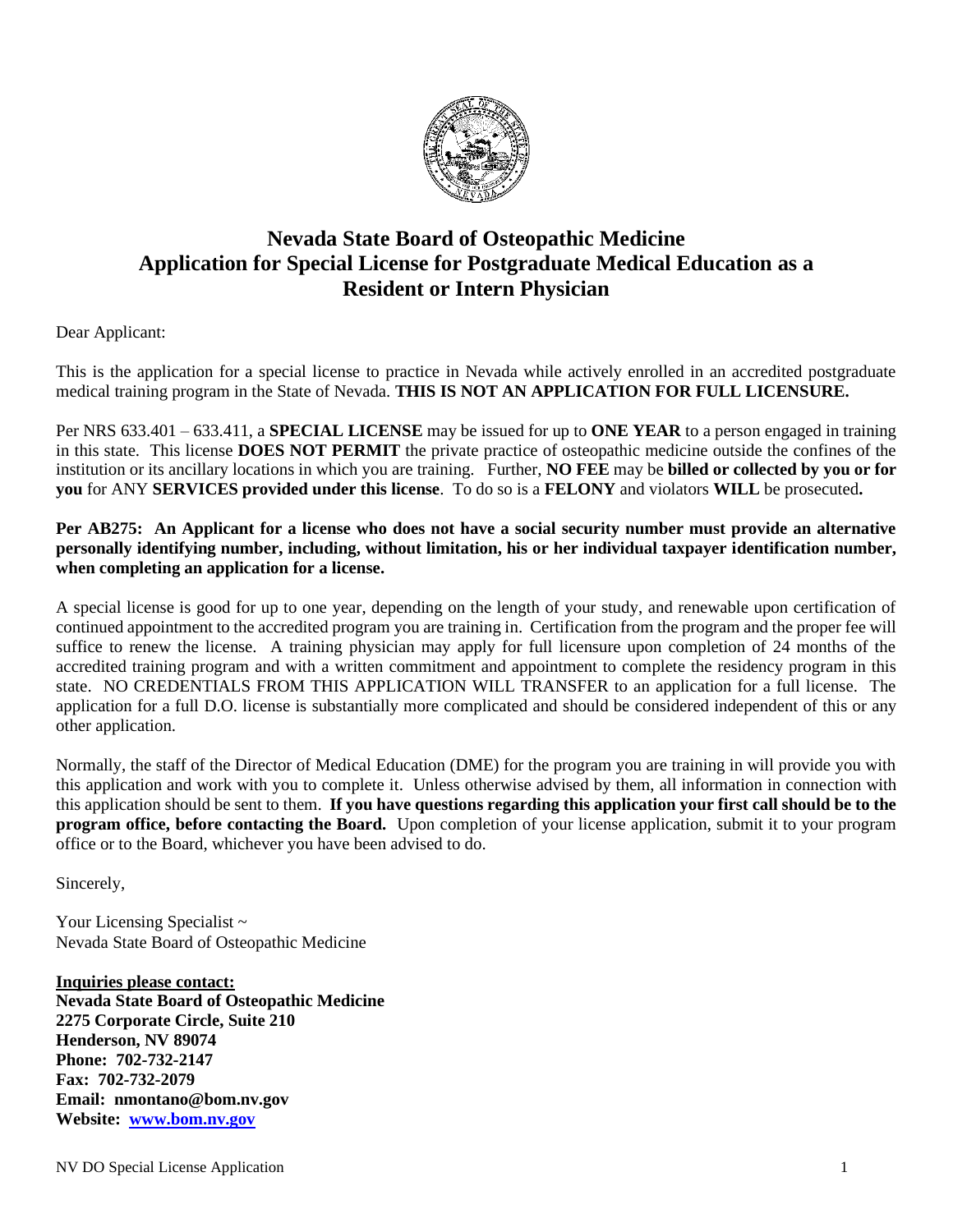

**State of Nevada - Board of Osteopathic Medicine Application for Special Licensure for Intern or Resident Osteopathic Physician** 

## **Requirements and Instructions**

## **REQUIREMENTS**

- **1.** 21 YEARS OF AGE and CITIZEN OF THE UNITED STATES OR IS LAWFULLY ENTITLED TO REMAIN AND WORK IN THE UNITED STATES, and,
- **2.** GRADUATION FROM A SCHOOL OF OSTEOPATHIC MEDICINE AFTER 1995, and
- **3.** BE APPOINTED TO AN ACCREDITED PROGRAM OF POSTGRADUATE MEDICAL EDUCATION AS AN INTERN OR RESIDENT PHYSICIAN BY A DULY LICENSED HOSPITAL OR ACCREDITED ANCILARY FACILITY OR CAMPUS IN THE STATE OF NEVADA.
- **4.** PASSED AT LEAST PART 1 OF THE NBOME, USMLE, COMLEX, OR ANY OTHER NATIONAL LICENSING EXAM.
- **5.** COMPLETION OF THE APPLICATION AND ALL REQUESTED DOCUMENTATION.
- **6.** PAYMENT OF FEES: Non-refundable application and initial licensure fee \$200.00

## **INSTRUCTIONS**

Note: The appointing program usually provides guidance and assistance in the completion of the program. The necessary documentation should be sent to the program office, and the program will forward the completed special application to the Board.

The application is to be completed by the applicant, notarized as indicated, and returned to their program office that will then send the completed application to the *State of Nevada - Board of Osteopathic Medicine.*

### **Post graduate training section (#8) should include upcoming residency program.**

Form #1, **VERIFICATION OF LICENSE**: If the applicant for a Special License has any type of professional license in any other state, he/she must fill out the top portion of the form and then forward to each State Board in which a license is/was held. Each state board will complete the bottom portion and return to the *Nevada State Board of Osteopathic Medicine*. Many States charge a fee for verification, which is the responsibility of the applicant. **License verification forms will only be accepted if sent directly from the licensing board NOT from the applicant.**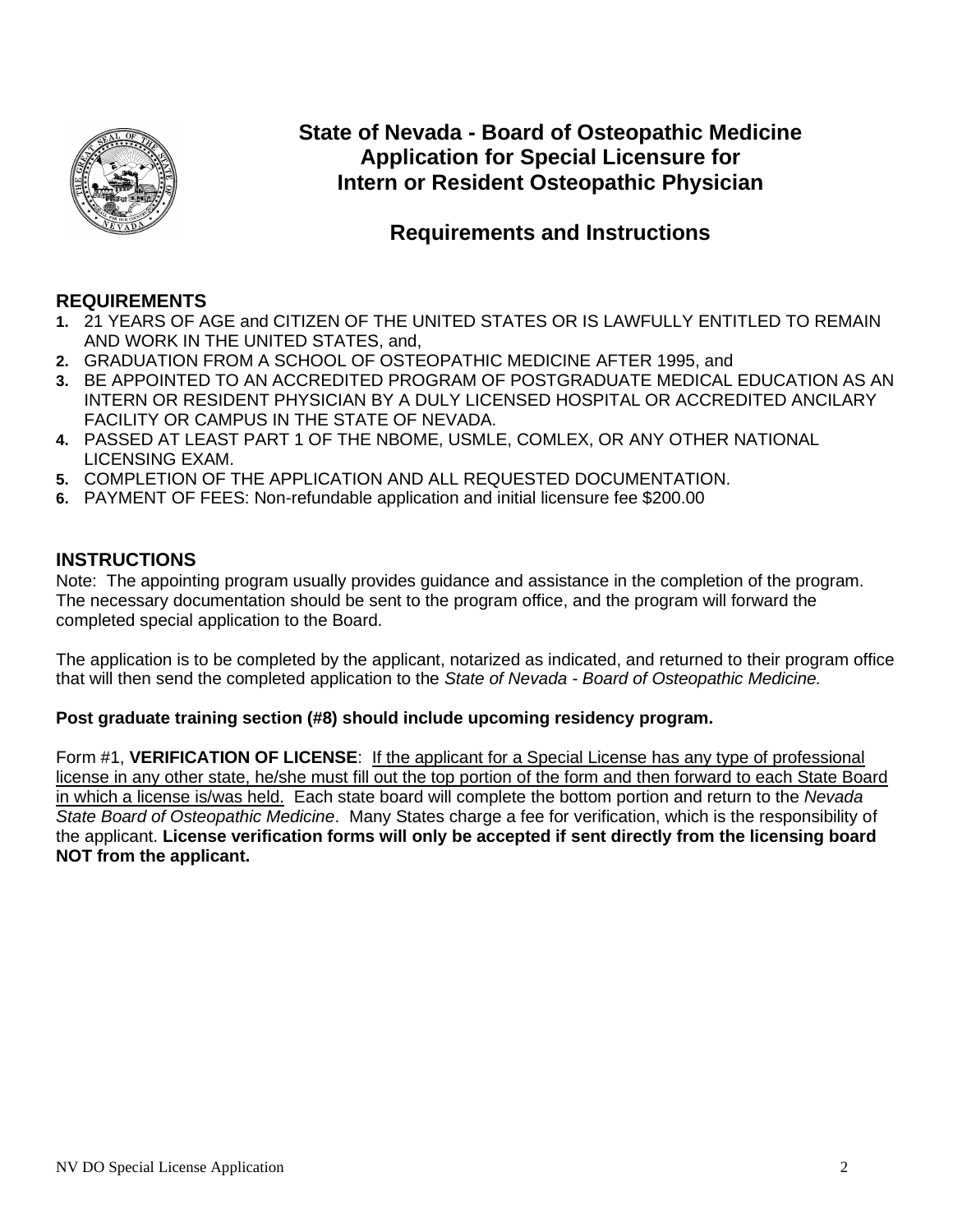# **Checklist**

After completing the enclosed application, you are responsible for submitting the application along with certain documents. This checklist is intended to help you ensure that all proper documents accompany your application.

| Application Fee - \$200:                                                                                                                                     |  |
|--------------------------------------------------------------------------------------------------------------------------------------------------------------|--|
| Valid Proof of Citizenship (Certified copy of Birth<br>Certificate, or notarized copy of Passport or<br>naturalization certificate)                          |  |
| Application with Release of Information (both<br>completed, signed and notarized)                                                                            |  |
| Official Transcript from School of Osteopathic<br>Medicine (Must be a sealed envelope from the school)                                                       |  |
| Official Transcript(s) from ALL LEVELS of NBOME,<br>COMLEX, USMLE, or any other national testing<br>completed upon application for a Special License.        |  |
| Child Support Information Form (per NRS 633.326).                                                                                                            |  |
| Certificate of Appointment to an Accredited<br>Postgraduate Training Program (completed by the<br>sponsoring program).                                       |  |
| State Licensure Verification form sent to the Board<br>from <b>all</b> states in which you have ever held <b>any</b><br>healthcare license(s) if applicable. |  |

It is your responsibility to immediately notify the program office as well as the board in writing of any changes to this application if such a change occurs at any time prior to a license being granted to you by the board.

## **All forms should be sent directly to the program office in which you have been appointed to study.**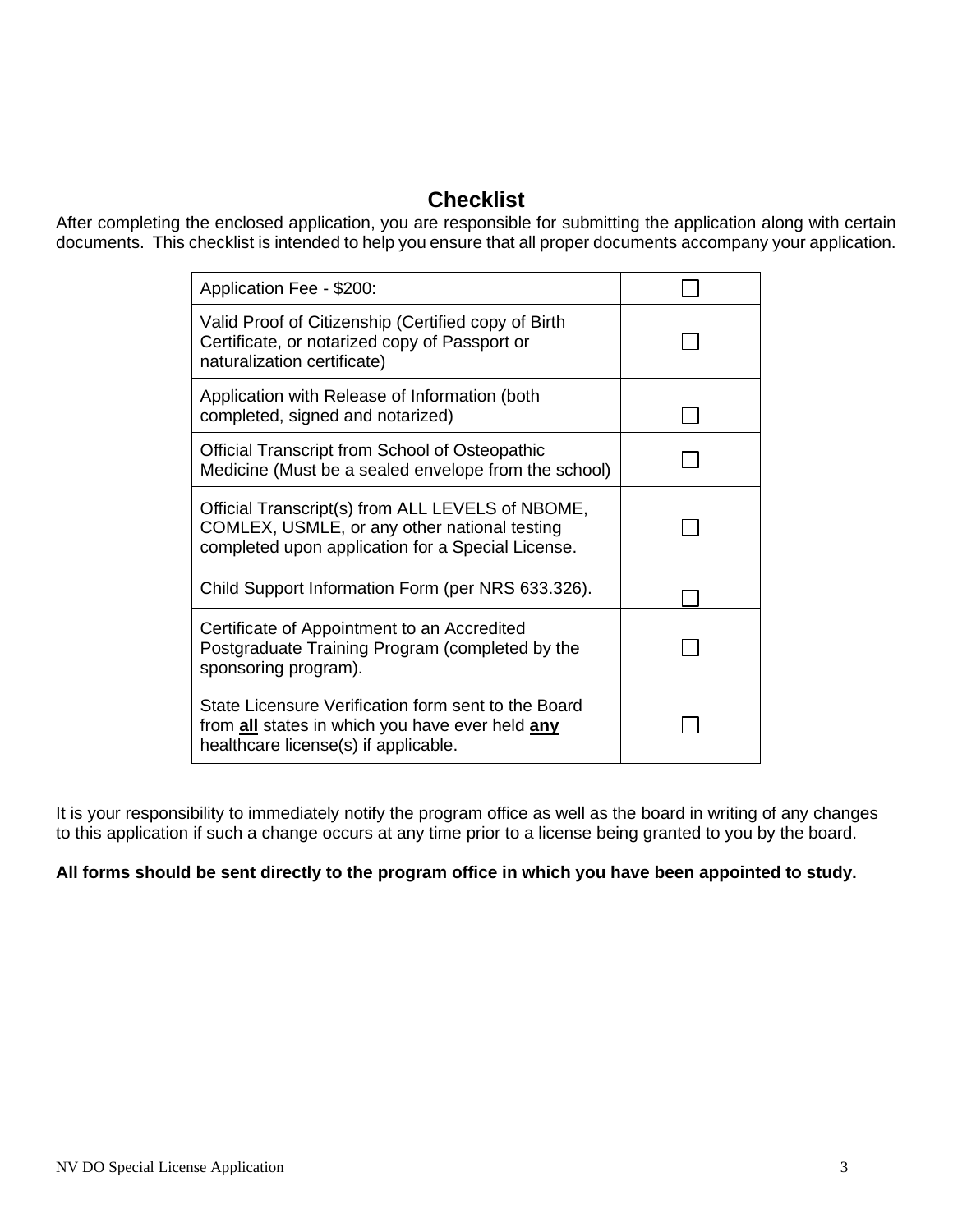# **Nevada State Board of Osteopathic Medicine Application for Special License for Intern or Resident Physician Licensure**

**1. Full Name Indicate your full legal name. If your name has changed at any time during your life, you must submit a copy of the legal document (marriage certificate, divorce decree, etc.) supporting your name change.**

|                               |       | Middle Name: ____________ |
|-------------------------------|-------|---------------------------|
| <b>Residency Coordinator:</b> |       |                           |
| Name                          | Email | Phone                     |

**2. Address/Phone** complete all sections and indicate which address you wish to be used for public access and which is to be used for mailings from the medical board.

| <b>Internship Address</b><br>Public Access | <b>Street</b> |       |          |                 |
|--------------------------------------------|---------------|-------|----------|-----------------|
|                                            | City          | State | Zip Code | E-mail address  |
|                                            | Telephone     | Fax   |          | Alternate Phone |
| <b>Home Address</b><br>$\Box$ Mailing      | <b>Street</b> |       |          |                 |
|                                            | City          | State | Zip Code | E-mail address  |
|                                            | Telephone     | Fax   |          | Alternate Phone |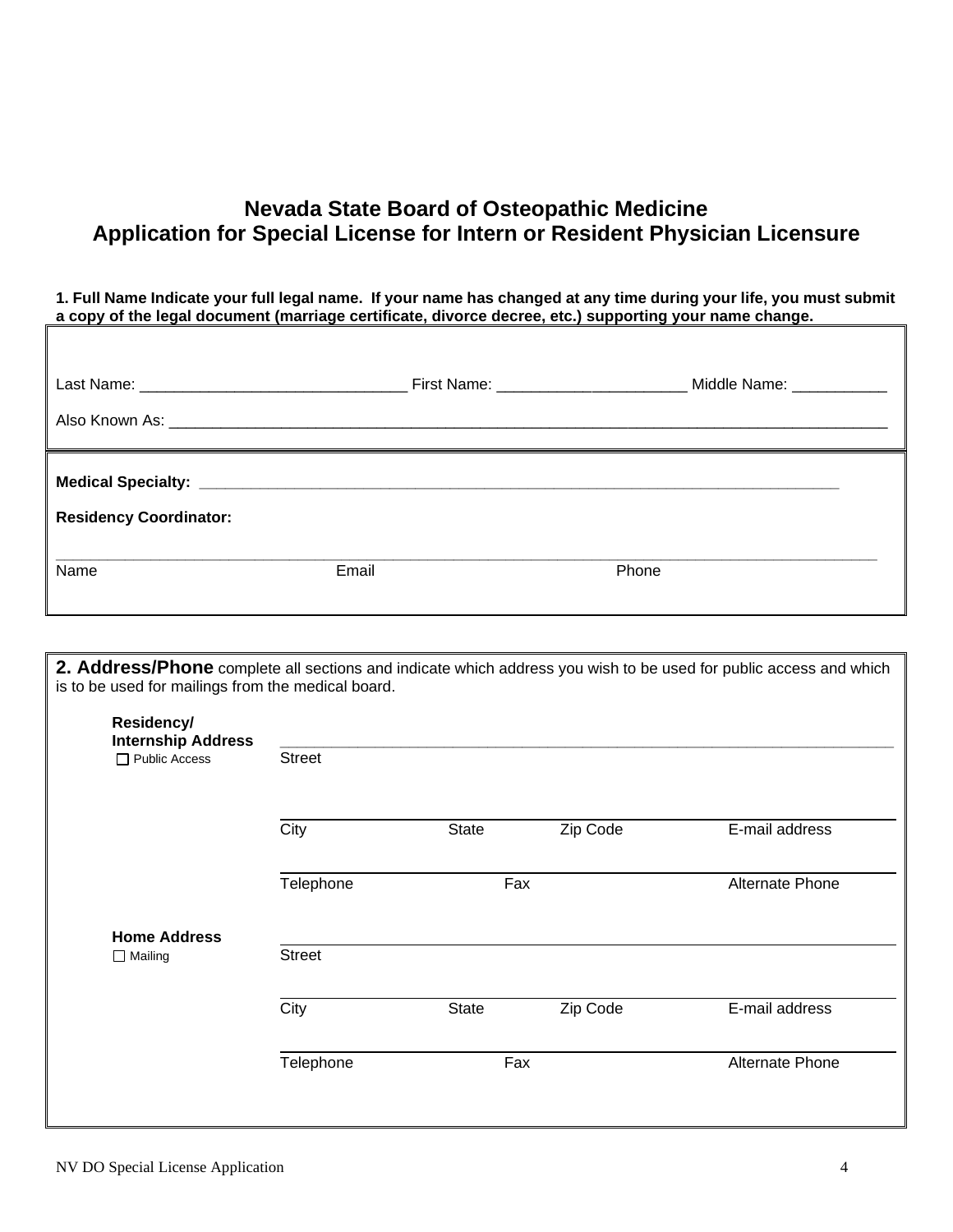| Active Military: $\Box$ Yes                                                                                    | II No | <b>Spouse Active Military:</b> | □ Yes | II No |
|----------------------------------------------------------------------------------------------------------------|-------|--------------------------------|-------|-------|
| Have you ever served in the Armed Forces of the United States? $\Box$ Yes<br>If yes, in which branch and When? |       | II No                          |       |       |
|                                                                                                                |       |                                |       |       |

Are you the surviving spouse of a veteran?  $\Box$  Yes  $\Box$  No

*Have you ever been assigned to duty for a minimum of 6 continuous years in the National Guard or a reserve component of the Armed Forces of the United States and separated from such service under conditions other than dishonorable?* □ Yes □ No

*Have you ever served the Commissioned Corps of the United States Public Health Service or the Commissioned Corps of the National Oceanic and Atmospheric Administration of the United States in the capacity of a commissioned officer while on active duty in defense of the United States and separated from such service under conditions other than dishonorable?* Yes No

**3. Identification** Please submit either a certified copy of your birth certificate or a notarized copy of your current, valid passport or naturalization certificate.

| Date of Birth<br>(mm/dd/yyyy) | <b>Birth City</b>                   | <b>Birth State</b>                                               | <b>Birth Country</b>                                                                                                                                                                                                                                                                                                                                                                                                                                                                                                                                                                                                                             |  |
|-------------------------------|-------------------------------------|------------------------------------------------------------------|--------------------------------------------------------------------------------------------------------------------------------------------------------------------------------------------------------------------------------------------------------------------------------------------------------------------------------------------------------------------------------------------------------------------------------------------------------------------------------------------------------------------------------------------------------------------------------------------------------------------------------------------------|--|
| Gender                        | Social Security Number, Or if none, |                                                                  |                                                                                                                                                                                                                                                                                                                                                                                                                                                                                                                                                                                                                                                  |  |
|                               |                                     | Alternative Personal Identification Number (such as Taxpayer ID) |                                                                                                                                                                                                                                                                                                                                                                                                                                                                                                                                                                                                                                                  |  |
| Height                        | Weight                              | Color of Hair                                                    | Color of Eyes                                                                                                                                                                                                                                                                                                                                                                                                                                                                                                                                                                                                                                    |  |
| law (NRS 633.326).            |                                     |                                                                  | Your social security number is required to facilitate reporting to the federal Healthcare Integrity & Protection Data Bank (42 U.S.C. Sections 1320a-7e(b),<br>5 U.S.C. Section 552a, and 45 C.F.R. pt. 61) and for accurate identification under the federal and state child support enforcement law (42 U.S.C. Section<br>666 and applicable state law). It may also be used for reporting to the National Practitioner Data Bank (42 U.S.C. Section 11101 and 45 C.F.R. pt. 60)<br>and for other investigative/enforcement purposes in compliance with state laws governing physician discipline or as otherwise required by state or federal |  |

|    |             |              |          |         | 4. Colleges or Universities List name and address for any and all colleges or universities attended other than schools<br>where professional medical education was received. (Attach additional pages if necessary) |                    |        |
|----|-------------|--------------|----------|---------|---------------------------------------------------------------------------------------------------------------------------------------------------------------------------------------------------------------------|--------------------|--------|
|    | School Name |              |          | Address |                                                                                                                                                                                                                     |                    |        |
|    | City        | <b>State</b> | Zip Code | Country | Attendance Dates<br>$From - To$                                                                                                                                                                                     | Graduation<br>Date | Degree |
| 2. | School Name |              |          |         |                                                                                                                                                                                                                     |                    |        |
|    |             |              |          | Address |                                                                                                                                                                                                                     |                    |        |
|    | City        | <b>State</b> | Zip Code | Country | Attendance Dates<br>$From - To$                                                                                                                                                                                     | Graduation<br>Date | Degree |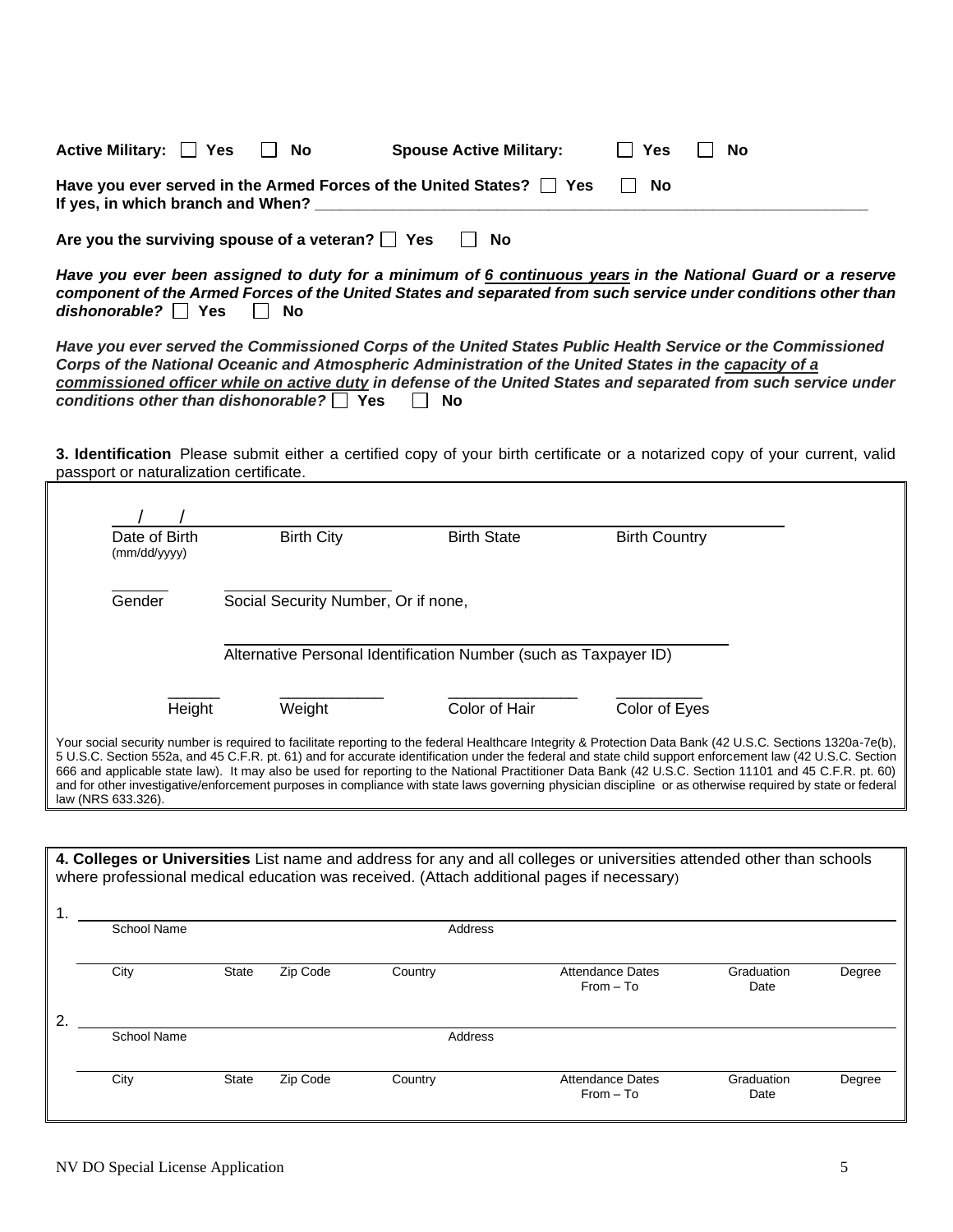|             |       |          |         | 5. Medical School - List the medical school you attended and graduated from (attach additional pages if necessary) |                    |        |
|-------------|-------|----------|---------|--------------------------------------------------------------------------------------------------------------------|--------------------|--------|
| School Name |       |          | Address |                                                                                                                    |                    |        |
| City        | State | Zip Code | Country | <b>Attendance Dates</b><br>$From - To$                                                                             | Graduation<br>Date | Degree |

| 6. Child Support Information (per NRS 633.326) (This section continues on page 6, do not forget to sign this section)                                                                                                                                                                                   |
|---------------------------------------------------------------------------------------------------------------------------------------------------------------------------------------------------------------------------------------------------------------------------------------------------------|
| Please mark the appropriate response:                                                                                                                                                                                                                                                                   |
| I am NOT subject to a court order for the support of a child.                                                                                                                                                                                                                                           |
| I AM subject to a court order for the support of one or more children and am in compliance with the order or am in<br>compliance with a plan approved by the District Attorney or other controlling public agency enforcing the order for<br>the repayment of the amount owed pursuant to the order; or |
| I AM subject to a court order for the support of one or more children and am not in compliance with the order or a<br>plan approved by the District Attorney or other public agency enforcing the order for the repayment of the amount<br>owed pursuant to the order.                                  |
| Signature of Applicant                                                                                                                                                                                                                                                                                  |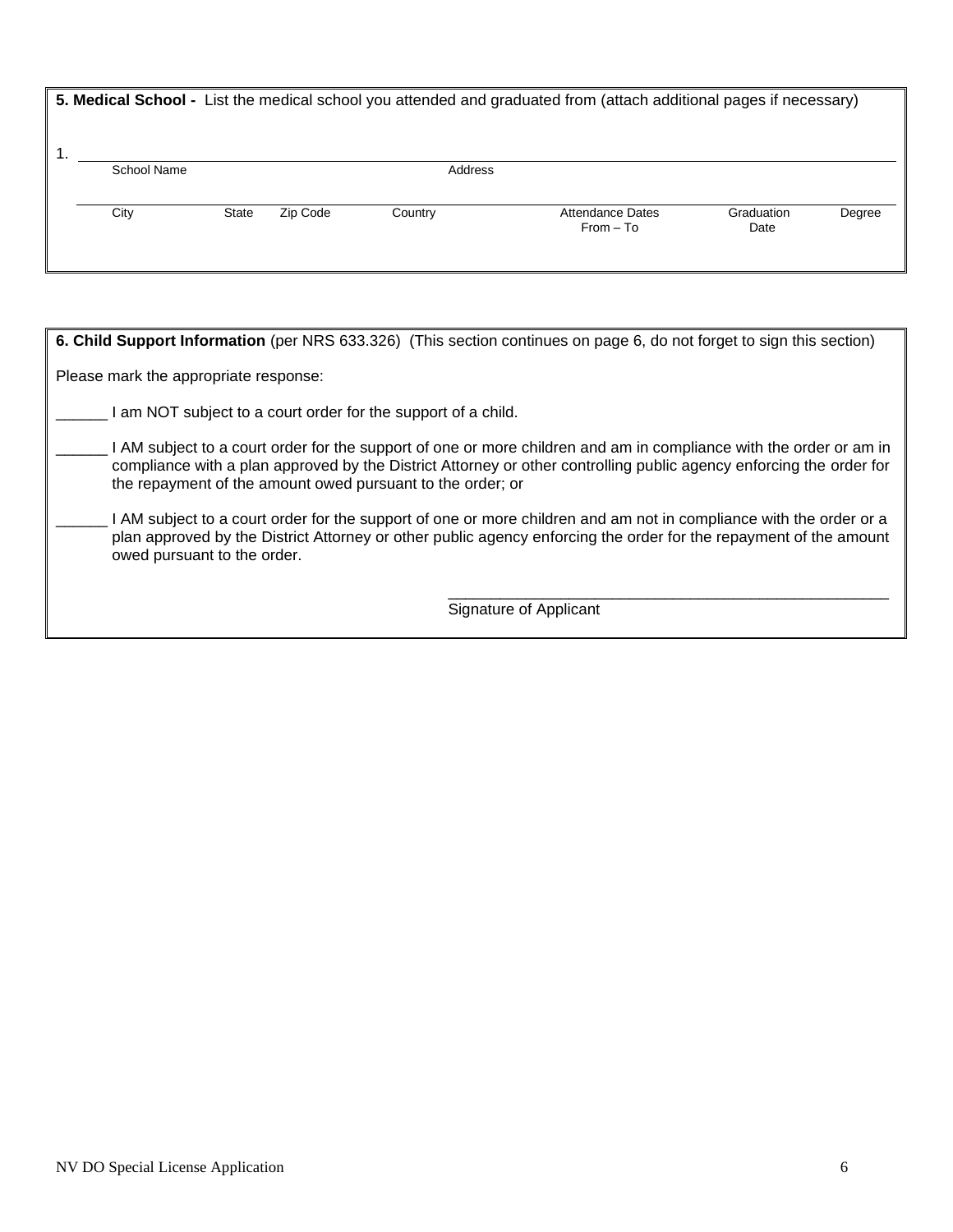**7. Examination History** - You are responsible for contacting the appropriate examination entity and having a certified transcript of your scores sent directly to this Board List each licensure examination, U.S. or international, you have taken (USMLE, NBME, NBOME, Etc.). If additional space is necessary, please enclose a separate sheet with your application and include all the information below. Examination Most Recent Date taken (Month/Year) Passed (P) or Failed (F) Number of attempts  $\Box$  State Board Exam  $\Box$ **State**  $\Box$  NBOME Part I  $\Box$  P  $\Box$  F  $\Box$  NBOME Part II PE  $\Box$  P  $\Box$  P  $\Box$  F  $\Box$  NBOME Part II CE  $\Box$  P  $\Box$  F  $\Box$  NBOME Part III  $\Box$  P  $\Box$  F COMVEX P F  $\Box$  COMLEX Part I  $\Box$  P  $\Box$  F  $\Box$  COMLEX Part II CE  $\Box$  P  $\Box$  P  $\Box$  F  $\Box$  COMLEX Part II PE  $\Box$  P  $\Box$  P  $\Box$  F COMLEX Part III P F  $\Box$  SPEX  $\Box$  P  $\Box$  F  $\Box$  FLEX Pre-1985  $\Box$  P  $\Box$  F  $\Box$  FLEX Component 1  $\Box$  P  $\Box$  F  $\Box$  FLEX Component 2  $\Box$  P  $\Box$  P  $\Box$  F  $\Box$  NBME Part I  $\Box$  P  $\Box$  F  $\Box$  NBME Part II  $\Box$  NBME Part III  $\Box$  P  $\Box$  F  $\Box$  USMLE Step I  $\Box$  P  $\Box$  F USMLE Step II P F  $\Box$  USMLE Step III  $\Box$  P  $\Box$  F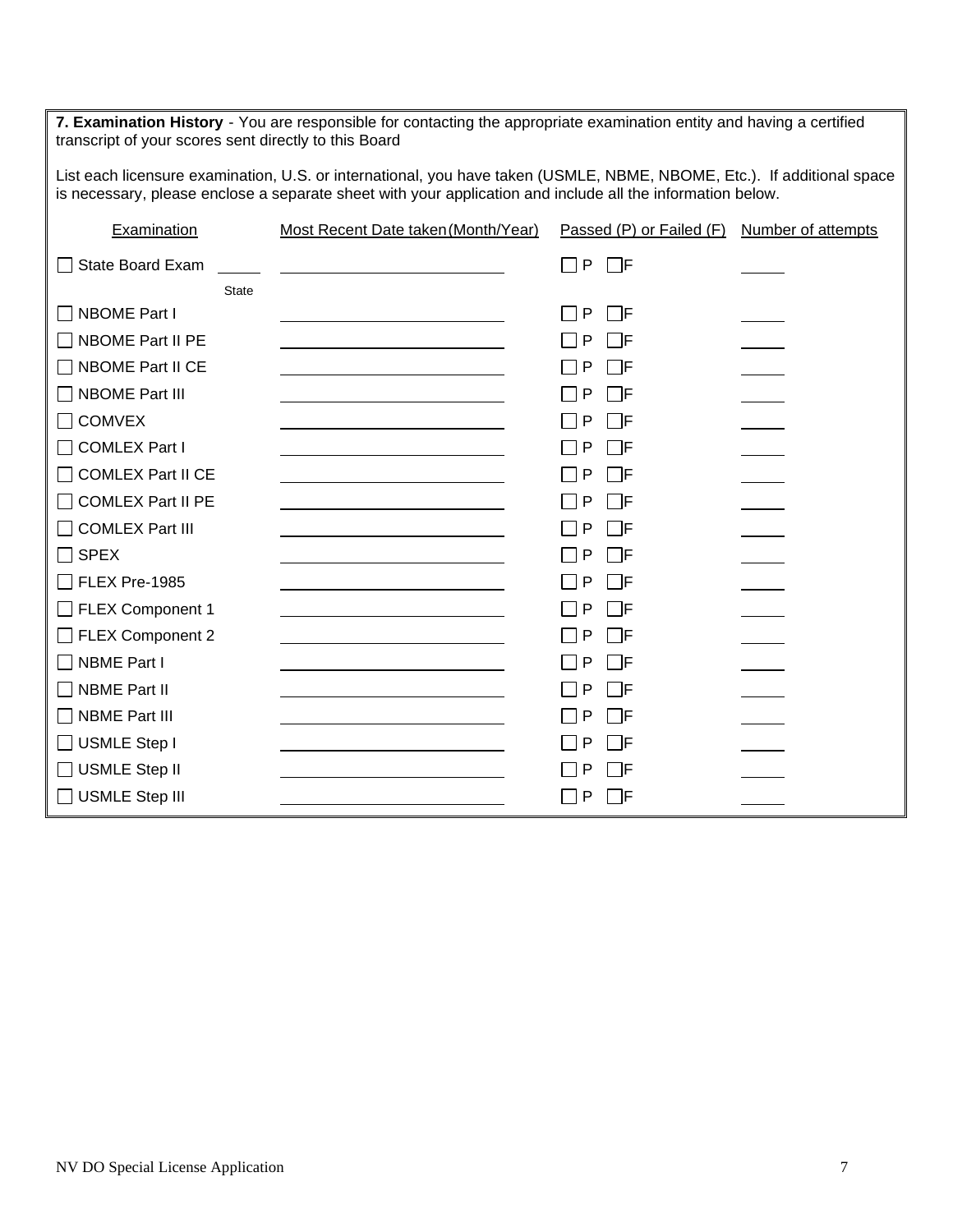| 8. Postgraduate Training (copy and attach additional pages if necessary) (list in order of most recent upcoming or current program first and note<br>the applicable PGY {Post Graduate Year} per entry) (Do Not Abbreviate)                                                                                                                                                                             |                  |                   |                                                  |                                               |         |
|---------------------------------------------------------------------------------------------------------------------------------------------------------------------------------------------------------------------------------------------------------------------------------------------------------------------------------------------------------------------------------------------------------|------------------|-------------------|--------------------------------------------------|-----------------------------------------------|---------|
| $PGY: (e.g., 1, 2, 3, etc.)$ Internship                                                                                                                                                                                                                                                                                                                                                                 | $\Box$ Residency | $\Box$ Fellowship | $\Box$ Research                                  | $\Box$ Other                                  |         |
| <b>Hospital Name</b>                                                                                                                                                                                                                                                                                                                                                                                    |                  |                   |                                                  |                                               |         |
| <b>Hospital Address</b>                                                                                                                                                                                                                                                                                                                                                                                 | City             | <b>State</b>      | <b>Zip Code</b>                                  | Country                                       |         |
| Department/Specialty: 2008 2012 2022 2023 2024 2022 2023 2024 2022 2023 2024 2022 2023 2024 2022 2024 2022 20                                                                                                                                                                                                                                                                                           |                  |                   |                                                  |                                               |         |
| From: $\frac{1}{\frac{1}{\frac{1}{1}}\sqrt{1-\frac{1}{1}}\sqrt{1-\frac{1}{1}}\sqrt{1-\frac{1}{1}}}}$ To: $\frac{1}{\frac{1}{\frac{1}{1}}\sqrt{1-\frac{1}{1}}\sqrt{1-\frac{1}{1}}\sqrt{1-\frac{1}{1}}\sqrt{1-\frac{1}{1}}\sqrt{1-\frac{1}{1}}\sqrt{1-\frac{1}{1}}\sqrt{1-\frac{1}{1}}\sqrt{1-\frac{1}{1}}\sqrt{1-\frac{1}{1}}\sqrt{1-\frac{1}{1}}\sqrt{1-\frac{1}{1}}\sqrt{1-\frac{1}{1}}\sqrt{1-\frac{$ |                  |                   |                                                  |                                               |         |
| PGY: ___ (e.g., 1, 2, 3, etc.) □ Internship                                                                                                                                                                                                                                                                                                                                                             | □Residency       | □Fellowship       | Research                                         | $\Box$ Other $\Box$                           |         |
| <b>Hospital Name</b>                                                                                                                                                                                                                                                                                                                                                                                    |                  |                   |                                                  |                                               |         |
| <b>Hospital Address</b>                                                                                                                                                                                                                                                                                                                                                                                 |                  | City              | <b>State</b>                                     | <b>Zip Code</b>                               | Country |
|                                                                                                                                                                                                                                                                                                                                                                                                         |                  |                   |                                                  |                                               |         |
| $\frac{1}{\text{Year}}$ To: $\frac{1}{\text{Month}}$ Successfully Completed? $\Box$ Yes $\Box$ No $\Box$ In Progress<br>From: Month                                                                                                                                                                                                                                                                     |                  |                   |                                                  |                                               |         |
| PGY: ___ (e.g., 1, 2, 3, etc.) □ Internship                                                                                                                                                                                                                                                                                                                                                             | □Residency       | □Fellowship       | $\Box$ Research                                  | $\Box$ Other $\_\_\_\_\_\_\_\_\_\_\_\_\_\_\_$ |         |
| <b>Hospital Name</b>                                                                                                                                                                                                                                                                                                                                                                                    |                  |                   |                                                  |                                               |         |
| <b>Hospital Address</b>                                                                                                                                                                                                                                                                                                                                                                                 |                  | City              | <b>State</b>                                     | <b>Zip Code</b>                               | Country |
|                                                                                                                                                                                                                                                                                                                                                                                                         |                  |                   |                                                  |                                               |         |
| From: Month<br>$Year$ $TO:$ $Month$                                                                                                                                                                                                                                                                                                                                                                     |                  | Year              | Successfully Completed? □ Yes □ No □ In Progress |                                               |         |
| PGY: ___ (e.g., 1, 2, 3, etc.) □ Internship                                                                                                                                                                                                                                                                                                                                                             | □Residency       | □Fellowship       | $\Box$ Research                                  | $\Box$ Other $\Box$                           |         |
| <b>Hospital Name</b>                                                                                                                                                                                                                                                                                                                                                                                    |                  |                   |                                                  |                                               |         |
| <b>Hospital Address</b>                                                                                                                                                                                                                                                                                                                                                                                 |                  | City              | <b>State</b>                                     | <b>Zip Code</b>                               | Country |
| Department/Specialty: Network of the Contract of the Contract of the Contract of the Contract of the Contract of the Contract of the Contract of the Contract of the Contract of the Contract of the Contract of the Contract                                                                                                                                                                           |                  |                   |                                                  |                                               |         |
| To: $\_$<br>From:<br>Month<br>Year                                                                                                                                                                                                                                                                                                                                                                      | <b>Month</b>     | Year              | Successfully Completed? [ Yes   No   In Progress |                                               |         |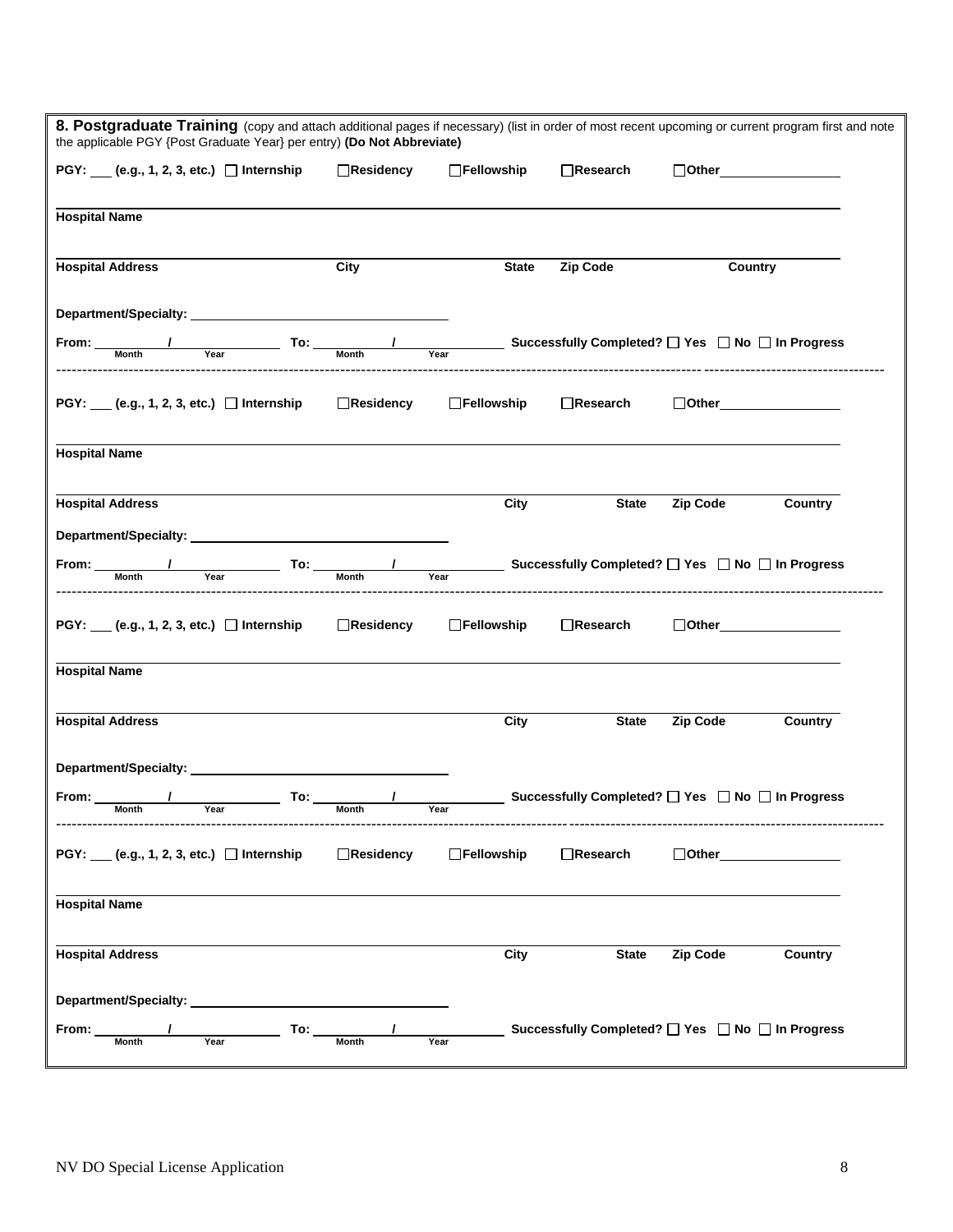**9. State or Professional Licensure:** You must complete the attached "Licensure Verification" form and forward it to **all** states in which you have held **any** healthcare license or certification. The verifying entity must forward all documentation directly to this Board. Some state boards charge a fee for this information. Contact the state board where you hold or held a license to determine their requirements.

|          |                               | 9. State Licensure list any Special License, D.O. or Temporary License in any other state. |        |                   |
|----------|-------------------------------|--------------------------------------------------------------------------------------------|--------|-------------------|
| 1. State | <b>Type contract the Type</b> | License Number                                                                             | Status | <b>Issue Date</b> |
| 2. State | Type                          | License Number                                                                             | Status | <b>Issue Date</b> |
| 3. State | Type                          | License Number                                                                             | Status | <b>Issue Date</b> |
| 4. State | Type                          | License Number                                                                             | Status | <b>Issue Date</b> |

| as $R.N$ or $P.A., H.M.D. etc$ | All Other Healthcare Licensure/Certification list any other professions that you have been licensed in, such     |  |
|--------------------------------|------------------------------------------------------------------------------------------------------------------|--|
|                                | 1. State_______Type_________________License Number____________________Status_________Issue Date___________       |  |
|                                | 2. State Type Contract License Number Contract Status Lissue Date                                                |  |
|                                | 3. State Type Contract License Number Contract Status Status Lissue Date Contract License Number Contract Status |  |
|                                | 4. State Type Cicense Number Castro Status Status Status State Care Castro Contra License Number Castro Status   |  |
|                                | 5. State_______Type_________________License Number____________________Status________Issue Date____________       |  |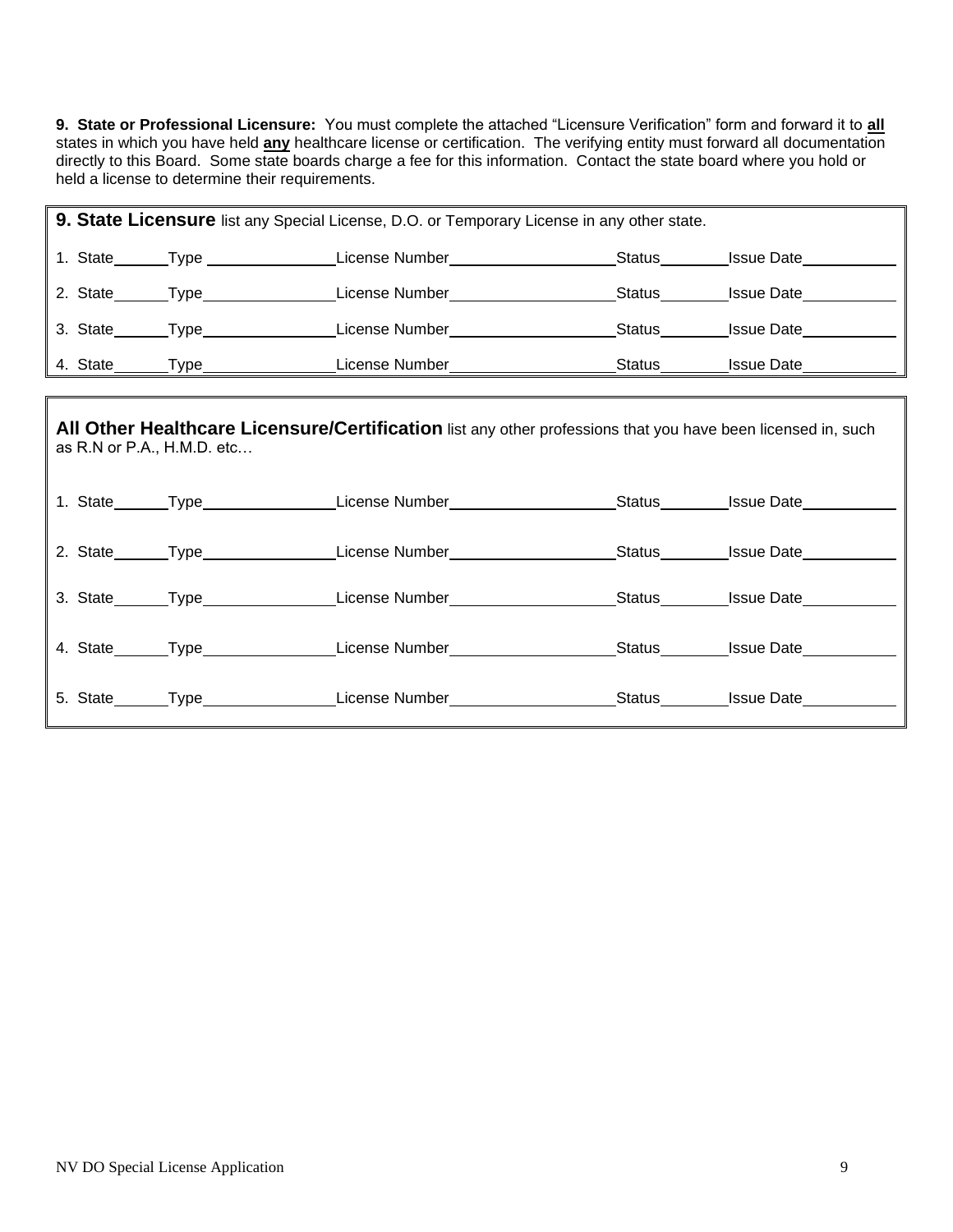**10. Chronology of Activities:** Please provide a chronological listing of **all medical and non-medical employment** for the past ten (10) years. Use an additional page to account for non-professional activities and any other gaps in time between professional experiences, including military duty.

**10. Chronology of Activities** (copy and attach additional pages if necessary)

| Dates:<br>From/To | <b>Practice/Employment</b>                                                                                                                                                                                                                                               |  |  |  |
|-------------------|--------------------------------------------------------------------------------------------------------------------------------------------------------------------------------------------------------------------------------------------------------------------------|--|--|--|
| 1.                |                                                                                                                                                                                                                                                                          |  |  |  |
| From:             | Practice/Employment Name                                                                                                                                                                                                                                                 |  |  |  |
|                   | Practice/Employment Address<br>Zip Code<br>City<br>State<br>Country                                                                                                                                                                                                      |  |  |  |
| To:               |                                                                                                                                                                                                                                                                          |  |  |  |
|                   |                                                                                                                                                                                                                                                                          |  |  |  |
| 2.                |                                                                                                                                                                                                                                                                          |  |  |  |
| From:             | Practice/Employment Name                                                                                                                                                                                                                                                 |  |  |  |
|                   | Practice/Employment Address<br>City<br>State Zip Code<br>Country                                                                                                                                                                                                         |  |  |  |
| To:               |                                                                                                                                                                                                                                                                          |  |  |  |
|                   |                                                                                                                                                                                                                                                                          |  |  |  |
| 3.                |                                                                                                                                                                                                                                                                          |  |  |  |
| From:             | Practice/Employment Name                                                                                                                                                                                                                                                 |  |  |  |
|                   | Practice/Employment Address<br>Zip Code<br>City<br>State<br>Country                                                                                                                                                                                                      |  |  |  |
| To:               |                                                                                                                                                                                                                                                                          |  |  |  |
|                   |                                                                                                                                                                                                                                                                          |  |  |  |
| 4.                |                                                                                                                                                                                                                                                                          |  |  |  |
| From:             | Practice/Employment Name                                                                                                                                                                                                                                                 |  |  |  |
|                   | Practice/Employment Address<br>State <b>Zip Code</b><br>City<br>Country                                                                                                                                                                                                  |  |  |  |
| To:               |                                                                                                                                                                                                                                                                          |  |  |  |
|                   |                                                                                                                                                                                                                                                                          |  |  |  |
| 5.                |                                                                                                                                                                                                                                                                          |  |  |  |
| From:             | Practice/Employment Name                                                                                                                                                                                                                                                 |  |  |  |
|                   | Practice/Employment Address<br>Zip Code<br>State<br>Country<br>City                                                                                                                                                                                                      |  |  |  |
| To:               | Position & Department: University of the Contract of the Contract of the Contract of the Contract of the Contract of the Contract of the Contract of the Contract of the Contract of the Contract of the Contract of the Contr<br>% Clinical _____ % Administrative ____ |  |  |  |
|                   | □Employment □Staff Privileges<br><b>Affiliation</b><br>$\Box$ Other $\_\_$                                                                                                                                                                                               |  |  |  |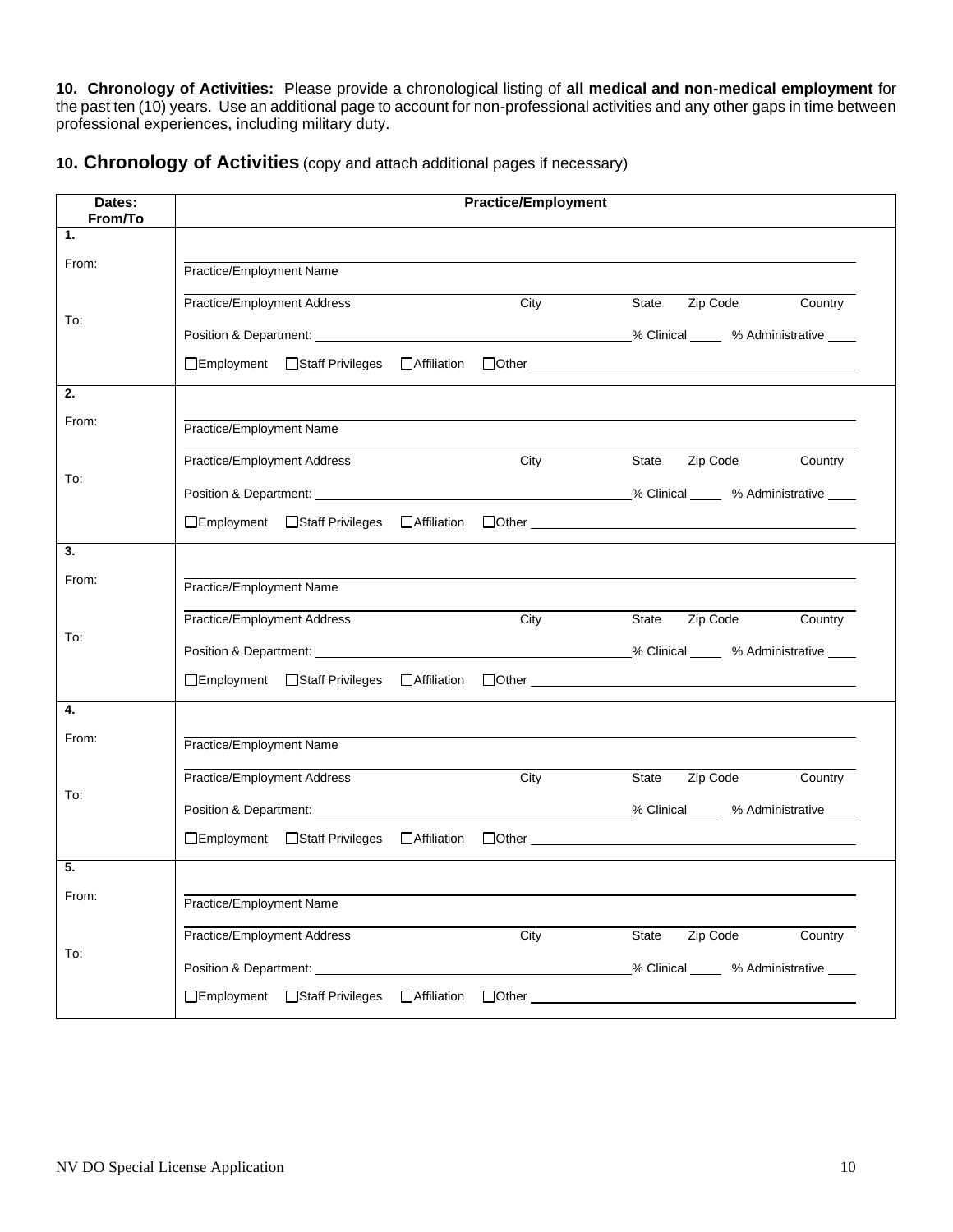|    | 11. Questions: Please answer yes or no to the following questions. All, 'yes', answers in questions 1 through 13 must<br>be explained on a separate sheet of 81/2 x 11 piece of paper. Each numbered question corresponds to a numbered,<br>'yes', or, 'no', check box on the right side of this page.                                                                                                       |     |                      |           |
|----|--------------------------------------------------------------------------------------------------------------------------------------------------------------------------------------------------------------------------------------------------------------------------------------------------------------------------------------------------------------------------------------------------------------|-----|----------------------|-----------|
|    | 1. Have any disciplinary or administrative actions ever been taken against any healing art license which you now<br>hold or have held by the U.S. Military, U.S. Public Health Service, or other U.S. federal government<br>entity?                                                                                                                                                                          |     | ∏Yes ∏No             |           |
|    | 2. Have you ever been denied a license, permission to practice medicine or any other healing art, or permission to<br>take an examination to practice medicine or any other healing art in any state, country, or U.S. territory?                                                                                                                                                                            | 2.  | $\Box$ Yes $\Box$ No |           |
| 3. | Have you ever had a medical license revoked, suspended, or limited in any state, or U.S. territory?                                                                                                                                                                                                                                                                                                          | 3.  | $\Box$ Yes $\Box$ No |           |
|    | 4. Have you ever voluntarily surrendered a license to practice in the healing arts in any state, country or U.S.<br>territory?                                                                                                                                                                                                                                                                               | 4.  | _Yes □No             |           |
|    | 5. Have you ever failed a state licensure examination, any part of FLEX, COMLEX, USMLE, or NBOME even if<br>subsequently passed?                                                                                                                                                                                                                                                                             | 5.  | ∏Yes ∑No             |           |
| 6. | Have you ever had staff privileges in a hospital denied, suspended, limited, revoked or non-renewed, or have you<br>ever resigned from a medical staff in lieu of disciplinary or administrative action? (This does not include<br>suspensions or restrictions for failure to complete medical records).                                                                                                     | 6.  | _Yes □No             |           |
| 7. | Have you ever been investigated for, charged with, or convicted of unprofessional conduct, professional<br>incompetence, gross malpractice or malpractice, or any other violation or statute, rule or regulation governing the<br>practice of medicine by any medical licensing board or other agency (including Federal), hospital or medical<br>society or sued in a court of law for alleged malpractice? |     | $\mathsf{Yes}$       | $\Box$ No |
| 8. | Have you ever been denied membership or expelled from a medical society or other professional medical<br>organization including the AOA, AMA, any member specialty board of the AOA or ABMS?                                                                                                                                                                                                                 | 8.  | $\exists$ Yes        | No        |
| 9. | Do you regularly take any prescription drug for therapeutic purposes?                                                                                                                                                                                                                                                                                                                                        | 9.  | $\Box$ Yes           | ∣ ∣No     |
|    | 10. Have you ever surrendered your state or federal controlled substance registration or had it restricted in any way?                                                                                                                                                                                                                                                                                       | 10. | Yes    No            |           |
|    | 11. Do you currently have a condition including mental or physical illness or substance use disorder that impairs your<br>judgment otherwise adversely affects your ability to practice medicine in a competent, ethical and professional<br>manner?                                                                                                                                                         | 11. | $\Box$ Yes $\Box$ No |           |
|    | If "Yes" how are you managing the impairment? (respond on separate sheet)                                                                                                                                                                                                                                                                                                                                    |     |                      |           |
|    | 12. Are you now or have been within the past year investigated for, charged with or convicted of, or pled nolo contendere<br>to a violation of any federal, state or local law relating to the manufacture, distribution, or dispensing of controlled<br>substances, or to drug addiction?                                                                                                                   | 12. | $\Box$ Yes $\Box$ No |           |
|    | 13. Have you ever been arrested, investigated for, charged with or convicted of, or pled nolo contendere to any<br>offense, misdemeanor or felony in any state, the United States, or a foreign country? (Except violations of traffic<br>laws resulting in fines of \$75.00 or less).                                                                                                                       | 13. | $\Box$ Yes $\Box$ No |           |
|    | 14. Do you attest to knowledge of safe injection practices and CDC Guidelines?                                                                                                                                                                                                                                                                                                                               | 14. | $\Box$ Yes $\Box$ No |           |
|    | 15. If granted a license, do you intend to practice in Nevada?                                                                                                                                                                                                                                                                                                                                               | 15. | $\Box$ Yes $\Box$ No |           |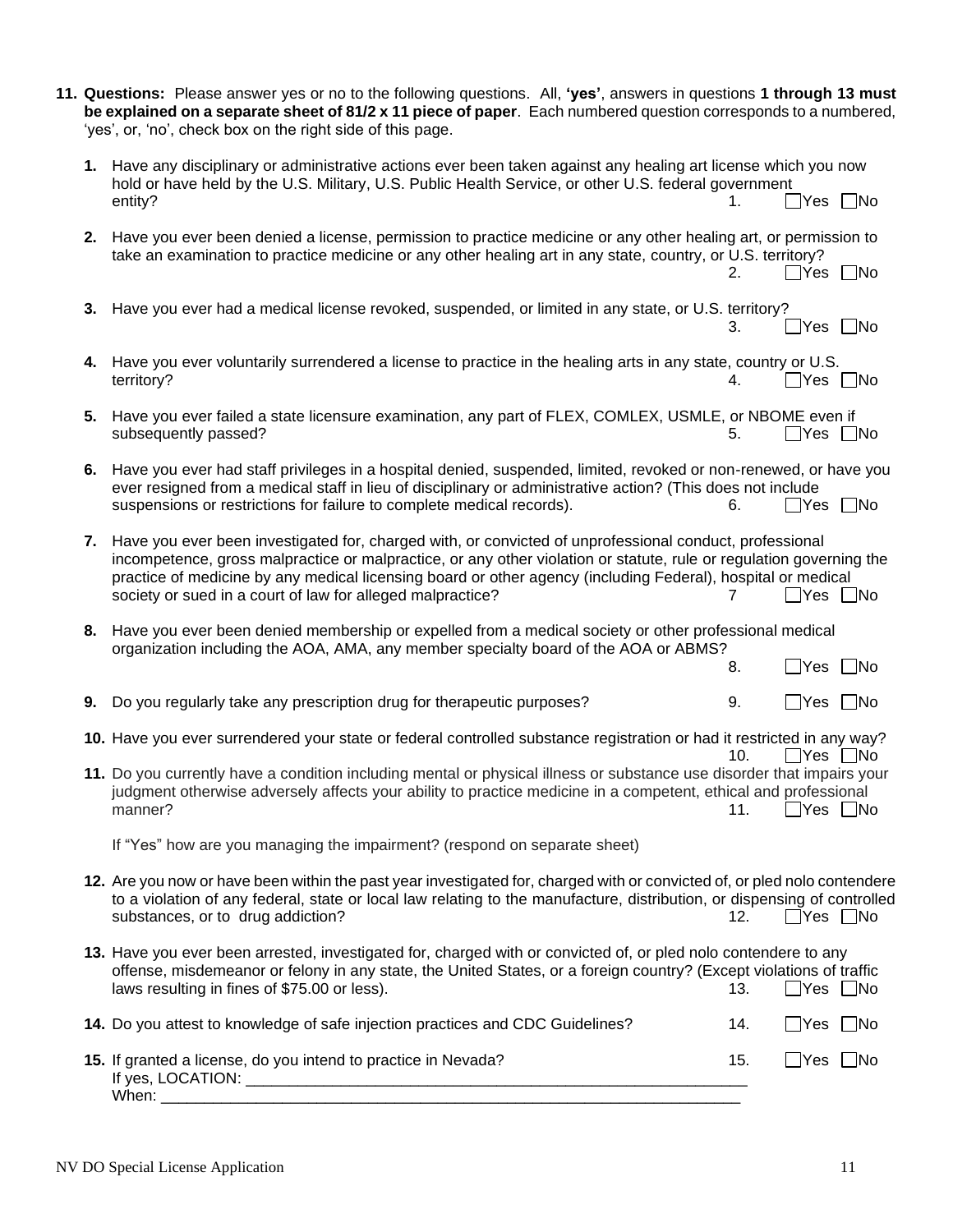**Affidavit and Authorization for Release of Information:** You must attach a recent (less than 6 months old) passport quality, color photograph of yourself to this form. Take the form to a notary public and sign the form in the presence of the notary public. The notarized form then must be sent directly to this Board.

### **Affidavit and Authorization for Release of Information**

I, the undersigned, being duly sworn, hereby certify under oath that I am the person named in this application, that all statements I have or shall make with respect thereto are true, that I am the original and lawful possessor and person named in the various forms and credentials furnished or to be furnished with respect to my application and that all documents, forms or copies thereof furnished or to be furnished with respect to my application are strictly true in every aspect.

I acknowledge that I have read and understand the Application for Physician Licensure and have answered all questions contained in the application truthfully and completely. I further acknowledge that failure on my part to answer questions truthfully and completely may lead to my being prosecuted under appropriate federal and state laws.

I authorize and request every person, hospital, clinic, government agency (local, state, federal or foreign), court, association, institution or law enforcement agency having custody or control of any documents, records and other information pertaining to me to furnish to the Board any such information, including documents, records regarding charges or complaints filed against me, formal or informal, pending or closed, or any other pertinent data and to permit the Board or any of its agents or representatives to inspect and make copies of such documents, records, and other information in connection with this application.

I hereby release, discharge and exonerate the Board, its agents or representatives and any person furnishing information, of any and all liability of every nature and kind arising out of investigation made by the Board.

I will immediately notify the board in writing of any changes to the answers to any of the questions contained in this application if such a change occurs at any time prior to a license to practice medicine being granted to me by the board

**I understand my failure to answer questions contained in this application truthfully and completely may lead to denial, revocation, or other disciplinary sanction of my licensure or permit to practice medicine.**

|                                   | Applicant's Signature (must be signed in the presence of a notary)             |                                                    |  |  |
|-----------------------------------|--------------------------------------------------------------------------------|----------------------------------------------------|--|--|
|                                   |                                                                                | <b>Applicant Photograph</b>                        |  |  |
| Applicant's Printed Last Name     | Securely tape or glue in<br>this square a current,<br>front-view, 2-inch by 2- |                                                    |  |  |
|                                   | Applicant's Printed First Name, Middle Initial, and Suffix (e.g., Jr.)         | inch passport-type color<br>photograph of yourself |  |  |
| Date of Signature                 |                                                                                |                                                    |  |  |
|                                   |                                                                                |                                                    |  |  |
|                                   | <b>SIGNED AND NOTARIZE BELOW</b>                                               |                                                    |  |  |
|                                   |                                                                                |                                                    |  |  |
|                                   |                                                                                |                                                    |  |  |
|                                   | SUBSCRIBED AND SWORN TO before me this ________ day of _____________, 20___.   |                                                    |  |  |
| (NOTARY PUBLIC SIGNATURE & SEAL)  |                                                                                |                                                    |  |  |
| NV DO Special License Application |                                                                                | 12                                                 |  |  |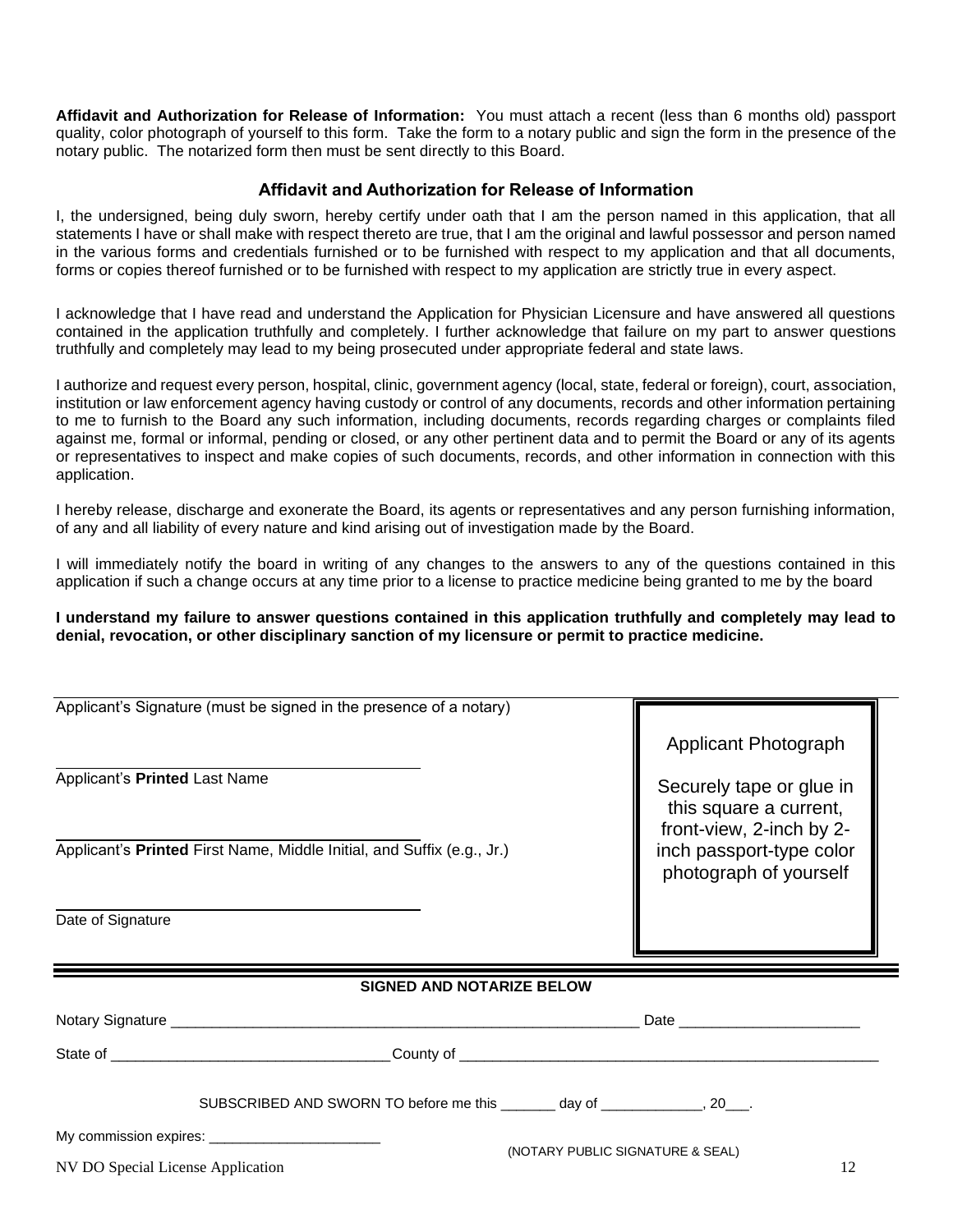## **Licensure Verification Form**

(Copy this form for multiple licenses)

I am applying for a license to practice medicine with the **Nevada State Board of Osteopathic Medicine**. The Board requires that this form be completed by each State or Canadian province in which I hold or have held licenses, whether now current or not. **Please complete the form and return it directly to the address below.**

| TO BE COMPLETED BY APPLICANT                                                                                                                                                                                                                                                        |                                                                                             |                                    |        |        |          |
|-------------------------------------------------------------------------------------------------------------------------------------------------------------------------------------------------------------------------------------------------------------------------------------|---------------------------------------------------------------------------------------------|------------------------------------|--------|--------|----------|
|                                                                                                                                                                                                                                                                                     |                                                                                             |                                    |        |        |          |
| Applicant Name:<br>Last                                                                                                                                                                                                                                                             |                                                                                             | First                              | Middle | Suffix |          |
|                                                                                                                                                                                                                                                                                     |                                                                                             |                                    |        |        |          |
| I hereby authorize the licensing agency of the State/Province of ______________________to furnish the information to the<br>Board indicated ABOVE.                                                                                                                                  |                                                                                             |                                    |        |        |          |
|                                                                                                                                                                                                                                                                                     |                                                                                             |                                    |        |        |          |
| This request is being sent to the following State Board or Regulatory Agency;                                                                                                                                                                                                       |                                                                                             |                                    |        |        |          |
| Board Name: Name and Secretary Annual Secretary Annual Secretary Annual Secretary Annual Secretary Annual Secretary Annual Secretary Annual Secretary Annual Secretary Annual Secretary Annual Secretary Annual Secretary Annu                                                      |                                                                                             |                                    |        |        |          |
|                                                                                                                                                                                                                                                                                     |                                                                                             |                                    |        |        |          |
| Address:<br>Street                                                                                                                                                                                                                                                                  |                                                                                             |                                    | City   | State  | Zip Code |
| TO BE COMPLETED BY STATE LICENSING BOARD OR CANADIAN PROVINCE                                                                                                                                                                                                                       |                                                                                             |                                    |        |        |          |
| Last                                                                                                                                                                                                                                                                                |                                                                                             | First                              | Middle | Suffix |          |
|                                                                                                                                                                                                                                                                                     |                                                                                             |                                    |        |        |          |
|                                                                                                                                                                                                                                                                                     |                                                                                             |                                    |        |        |          |
| 1) Have formal disciplinary proceedings ever been initiated against applicant's license by a disciplinary authority in your<br>state?<br>  Yes                                                                                                                                      | $\Box$ No $\Box$ Cannot answer under state law                                              |                                    |        |        |          |
| 2) Has the applicant ever been warned, censured, placed on probation, formal consent, reprimand or in any other manner<br>disciplined or has applicant's license been revoked, suspended, or in any other manner limited by a licensing or<br>disciplinary authority in your state? | □Yes □No □ Cannot answer under state law<br>If Yes, please explain: If Yes, please explain: |                                    |        |        |          |
|                                                                                                                                                                                                                                                                                     |                                                                                             | <b>Board Authorized Signature:</b> |        |        |          |

### **Affix Board Seal Here**

| Print Name: | ïtle |
|-------------|------|
|             |      |

| Department: | 101c<br>பட |  |
|-------------|------------|--|
|             |            |  |

**Return to: Nevada State Board of Osteopathic Medicine 2275 Corporate Circle, Suite 210 Henderson, NV 89074**